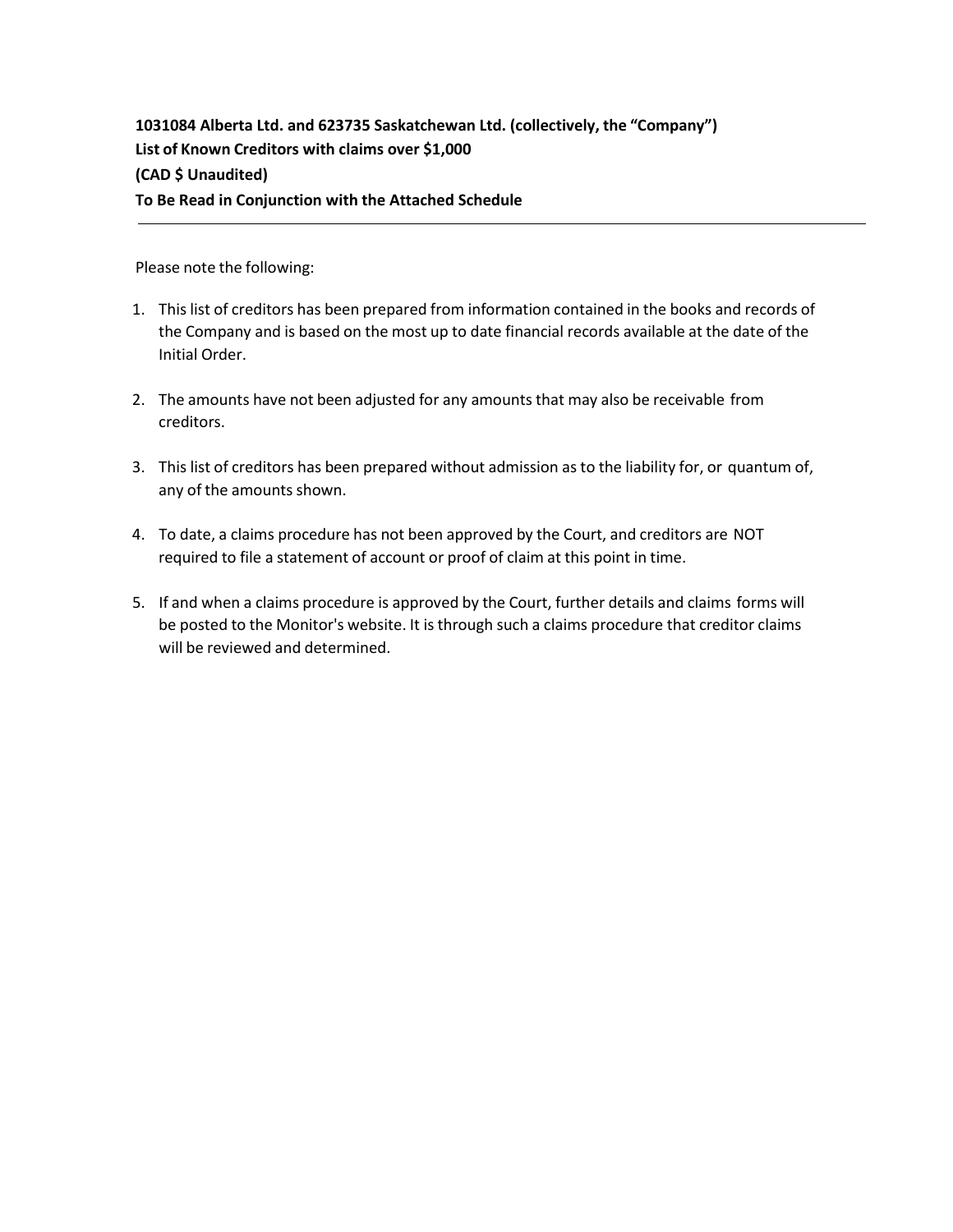# *List of known creditors with claims over \$1,000*

| <b>Creditor Type</b> | <b>Name</b>                  | <b>Address</b>                                                                                                         | Claim \$ (CAD<br>Unaudited) |
|----------------------|------------------------------|------------------------------------------------------------------------------------------------------------------------|-----------------------------|
| Secured              | BDC Capital Inc.             | 444 7th Avenue SW, Suite 110<br>Calgary AB T2P 0X8                                                                     | 960,000.00                  |
|                      | Royal Bank of Canada         | 335 8th Ave SW, 5th Floor<br>Calgary AB T2P 1C9                                                                        | 3,920,000.00                |
| Unsecured            | ACI BRANDS INC.              | 2616 Sheridan Garden Drive<br>Oakville ON L6J 7Z2                                                                      | 4,607.57                    |
|                      | AM COLLECTIONS INC.          | 1310 East Pender<br>Vancouver BC V5L 1V8                                                                               | 15,617.39                   |
|                      | ARCADE BELTS INC.            | PO Box 02728<br>Olympic Valley CA 96146 USA                                                                            | 2,446.82                    |
|                      | <b>BARTON PERREIRA</b>       | 459 Wald<br>Irvine CA 92618-4639 USA                                                                                   | 1,456.00                    |
|                      | <b>BELLROY</b>               | Level 1, 421 Smith Street<br>Fitzroy VIC 3065 Australia                                                                | 5,420.75                    |
|                      | BEN & BOULE TRADING INC.     | 155 Beaubien West,<br>Montreal QC H2V 1C5                                                                              | 75,160.23                   |
|                      | <b>BURTON CANADA COMPANY</b> | c/o T9920, PO Box 9920<br>Toronto ON M5W 2J2                                                                           | 24,679.83                   |
|                      | BUSHNELL OUTDOOR PRODUCTS    | 140 Great Gulf Drive, Unit B<br>Vaughan, ON L4K 5W1                                                                    | 3,448.18                    |
|                      | <b>Bwright Holdings</b>      | Spareparts - Warehouse<br>c/o Landover Management<br>203 - 96 - 33rd Street East<br>Saskatoon SK S7K 0S1               | To be determined            |
|                      | Canada Revenue Agency        | 87228 9442 0001/89343 5305 0001<br>Pacific Insolvency Intake Centre<br>9755 King George Boulevard<br>Surrey BC V3T 5E1 | 51,251.62                   |
|                      | <b>CARMEN INC</b>            | 705 Hodge Street<br>St. Laurent QC H4N 3A1                                                                             | 47,025.06                   |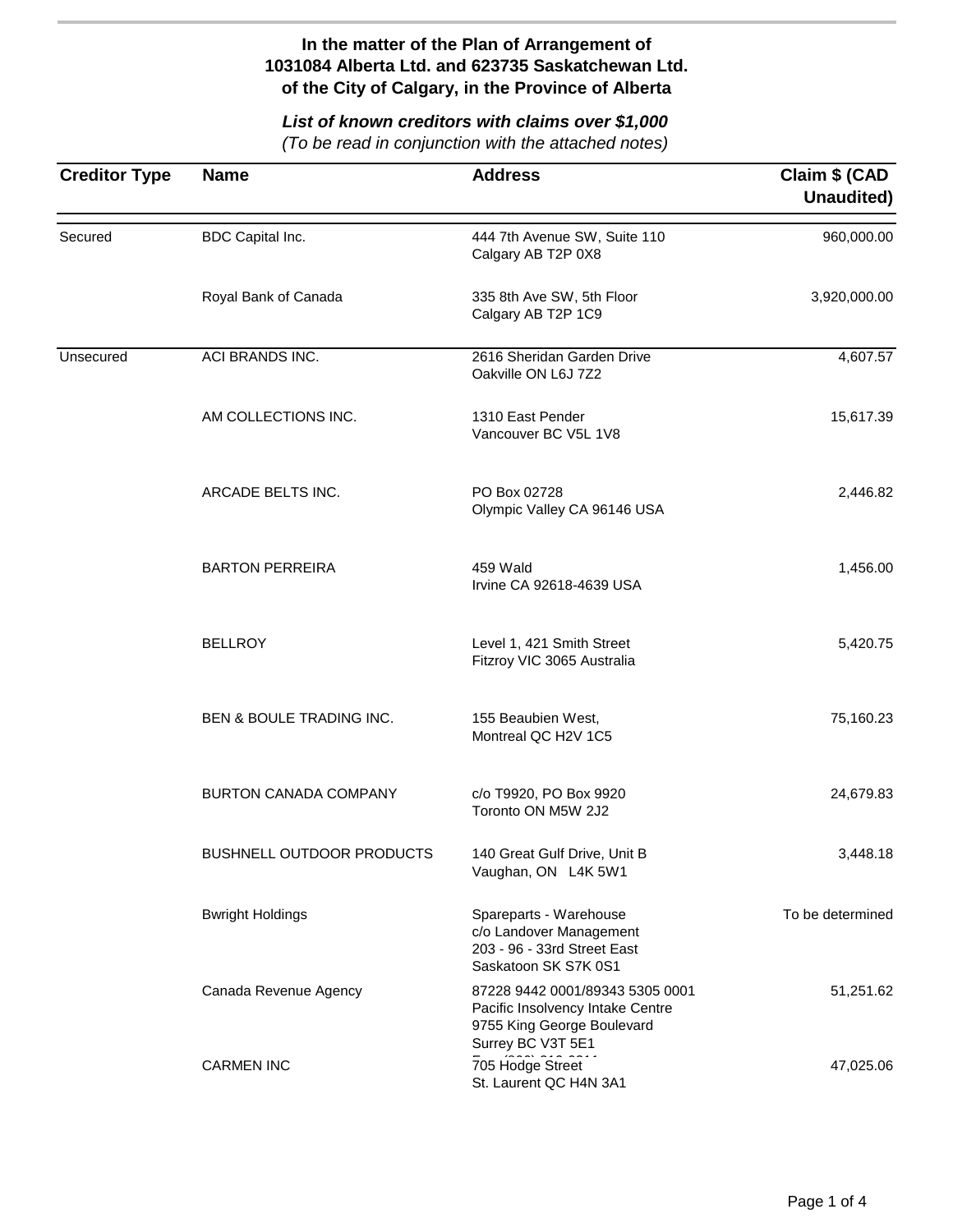# *List of known creditors with claims over \$1,000*

| <b>Creditor Type</b> | <b>Name</b>                  | <b>Address</b>                                                                                                    | Claim \$ (CAD<br>Unaudited) |
|----------------------|------------------------------|-------------------------------------------------------------------------------------------------------------------|-----------------------------|
| Unsecured            | CARMEN WATCHES INC.          | 705 Hodge Street<br>St. Laurent QC H4N 3A1                                                                        | 39,949.52                   |
|                      | Cluse                        | Europe Watch Group BV<br>Overschiestraat 186C<br>Amsterdam 1062 XK Netherlands                                    | 6,397.50                    |
|                      | CUTLER DC PROJECTS LTD.      | 403 - 134 Abbott Street<br>Vancouver BC V6B 2K4                                                                   | 157,408.79                  |
|                      | <b>DAKINE</b>                | c/o 410380, PO Box 2200<br>Vancouver BC V6B 3W2                                                                   | 32,727.48                   |
|                      | <b>ELECTRIC VISUAL</b>       | C/O NRI Distribution<br>8175 Dallas Drive<br>Kamloops BC V2C 6X2                                                  | 75,886.47                   |
|                      | FEDERAL EXPRESS CANADA LTD.  | P.O. Box 4626, Toronto Station A<br>Toronto ON M5W 5B4                                                            | 44,100.82                   |
|                      | FOSSIL PARTNERS, L.P.        | P.O. Box 4487, Postal Station A<br>Toronto ON M5W 4G9                                                             | 220,820.89                  |
|                      | Government of Saskatchewan   | 1610450<br><b>Provincial Sales Tax</b><br>2350 Albert Street<br>Regina SK S4P 4A6                                 | 11,254.59                   |
|                      | HERSCHEL SUPPLY COMPANY LTD. | 211 Columbia Street, Unit 60<br>Vancouver BC V6A 2R5                                                              | 107,086.16                  |
|                      | Ivanhoe Cambridge            | Spareparts Waterloo<br>Conestoga Mall<br>550 King Street North<br>Waterloo ON N2L 5W6                             | To be determined            |
|                      | Ivanhoe Cambridge            | Spareparts Burlington<br>Mapleview Centre, Administration Office<br>PO Box 201<br>Burlington ON L7S 2J8           | To be determined            |
|                      | Ivanhoe Cambridge            | Spareparts Oshawa<br>Oshawa Centre Holdings Inc.<br>419 King St W, Office Galeria, Suite 120<br>Oshawa ON L1J 2K5 | To be determined            |
|                      | Ivanhoe Cambridge            | Spareparts Edmonton<br>Southgate Centre, Mall Mgmt Office<br>51 - 5015 - 111th Street NW<br>Edmonton AB T6H 4M6   | To be determined            |
|                      | Ivanhoe Cambridge            | Spareparts Vaughan<br>Vaughan Mills, Management Office<br>1 Bass Pro Mills Drive<br>Vaughan ON L4K 5W4            | To be determined            |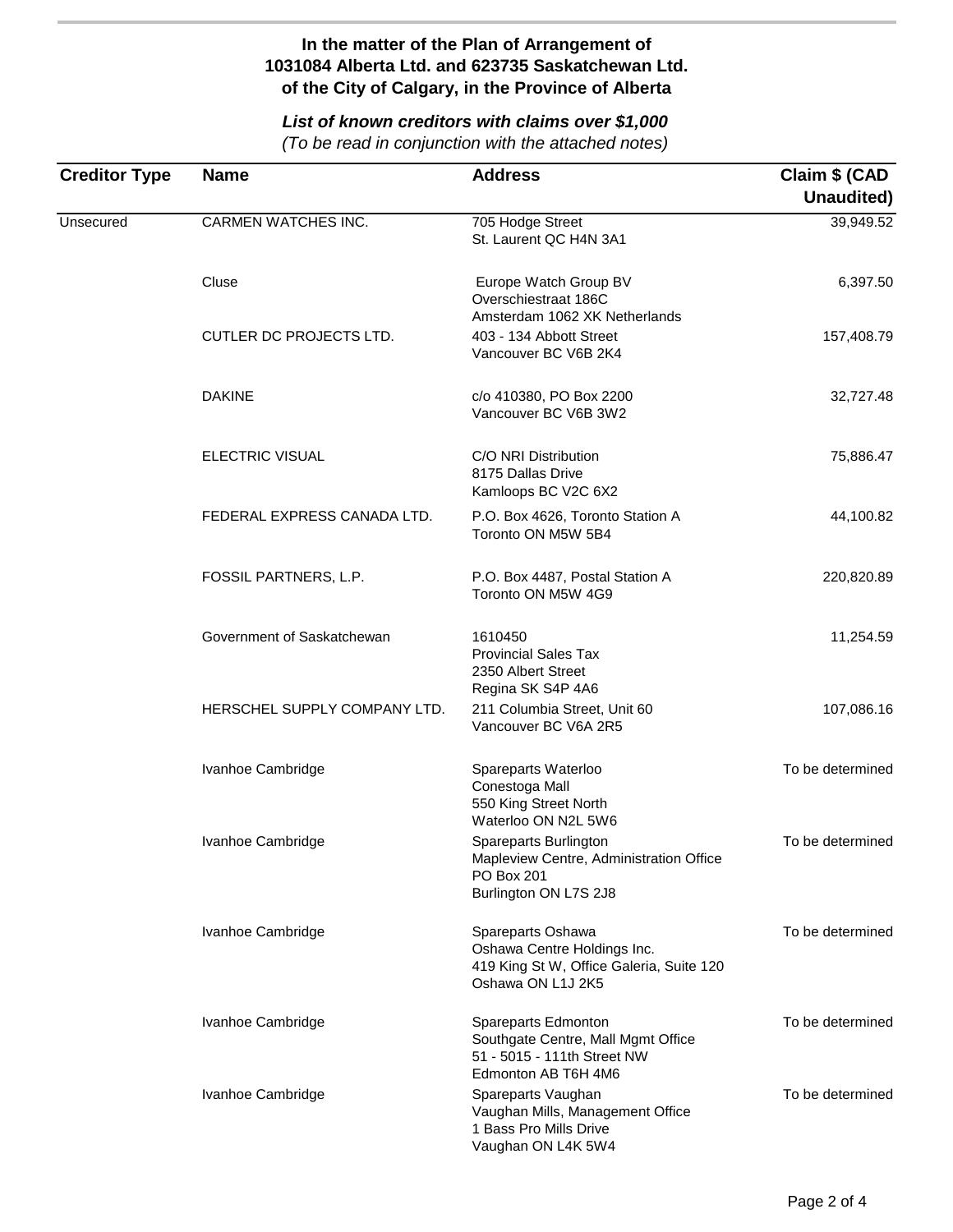## *List of known creditors with claims over \$1,000*

| <b>Creditor Type</b> | <b>Name</b>                          | <b>Address</b>                                                                                          | Claim \$ (CAD<br>Unaudited) |
|----------------------|--------------------------------------|---------------------------------------------------------------------------------------------------------|-----------------------------|
| Unsecured            | KERING EYEWEAR USA INC               | 200 Somerset Corporate Blvd, Suite 4002<br>Bridgewater NJ 08807 USA                                     | 6,303.60                    |
|                      | LUXOTTICA CANADA INC.                | 947 Verbena Road<br>Mississauga ON L5T 1T5                                                              | 246,301.00                  |
|                      | Manitoba Finance - Taxation Division | 893435305MT0001<br>101 - 401 York Avenue<br>Winnipeg MB R3C 0P8                                         | 6,824.59                    |
|                      | <b>MATT &amp; NAT</b>                | Rue Chabanel O., Ste 901<br>Montreal QC H2N 2C9                                                         | 120,872.53                  |
|                      | <b>MAUI JIM CANADA ULC</b>           | PO Box 3556, Station A<br>Toronto ON M5W 3G4                                                            | 24,112.18                   |
|                      | <b>MEYERS NORRIS PENNY</b>           | 119 - 4th Avenue S., Ste. 800<br>Saskatoon SK S7K 5X2                                                   | 125,318.69                  |
|                      | Ministry of Finance-PST              | PST-1063-7154<br>P.O. Box 9443 Stn Prov Govt<br>Victoria BC V8W 9W7                                     | 8,413.44                    |
|                      | <b>NIXON</b>                         | 701 South Coast Hwy<br>Encinitas CA 92024 USA                                                           | 737,364.31                  |
|                      | No Limits Sportswear                 | 68 WEST 5TH AVE<br>Vancouver BC V5Y 1H6                                                                 | 5,761.92                    |
|                      | OAKLEY CANADA                        | 2660 Diab<br>St. Laurent QC H4S 1E8                                                                     | 133,830.13                  |
|                      | OLIVER PEOPLES, INC.                 | 8570 W. Sunset Blvd., Ste. 200<br>West Hollywood CA 90089 USA                                           | 12,770.40                   |
|                      | <b>Oxford Properties</b>             | Spareparts Mississauga<br>Square One Shopping Centre<br>100 City Centre Drive<br>Mississauga ON L5B 2C9 | To be determined            |
|                      | <b>Oxford Properties</b>             | Spareparts Toronto<br>Yorkdale Shopping Centre<br>1 Yorkdale Road, Suite 400<br>Toronto ON M6A 3A1      | To be determined            |
|                      | Pakage Apparel Inc dba MyPakage      | #202 -980 1st St West<br>North Vancouver BC V7P 3N4                                                     | 57,622.13                   |
|                      | PEREGRINE PLASTICS LTD.              | 3131 Production Way<br>Burnaby BC V5A 3H1                                                               | 541,681.71                  |